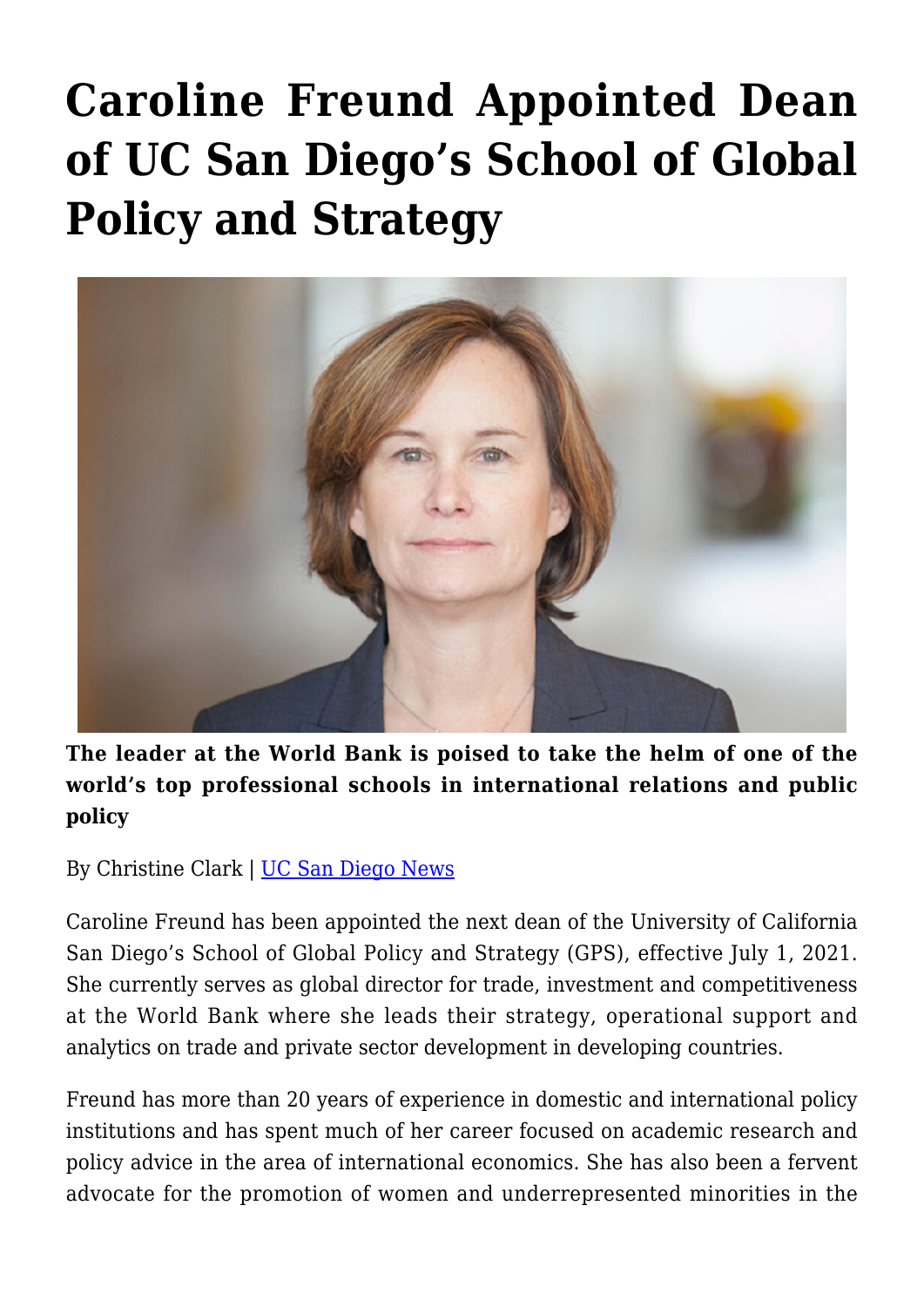field of economics.

"In the more than 30 years since its birth, the School of Global Policy and Strategy has become a leader in data-driven research surrounding the economic policies and strategies of countries throughout Asia and the Americas," said Chancellor Pradeep K. Khosla. "Dr. Freund's expertise and career experience are excellent matches for leading GPS to its next level of distinction. Her goals in making a difference in the field of economics are well-aligned with UC San Diego's collaborative, inclusive and innovative culture. I am very much looking forward to working with her."

In her role at the World Bank, Freund is responsible for the development of critical partnerships with institutions and groups such as the International Monetary Fund, World Trade Organization, Organization for Economic Cooperation and Development and G20. She manages a staff of 125 and a \$30 million budget and co-manages roughly 350 regional staff.

"I am honored to have been chosen to serve as dean of the School of Global Policy and Strategy," Freund said. "In my recent position at the World Bank, I have witnessed how strong leadership and innovative thinking can transform an economy, accelerate growth and create opportunities for all. I am excited to work with the excellent faculty and students at UC San Diego to create the strongest international affairs and public policy program possible. Given current challenges to global cooperation and democracy, I cannot think of anything more important than educating our future leaders, policymakers and diplomats."

Like her predecessor Dean Peter F. Cowhey, who will become professor emeritus on June 30, Freund has a wealth of experience as a scholar, government official and public servant.

Previously, she was a senior fellow at the Peterson Institute for International Economics and has also worked as chief economist for the Middle East and North Africa at the World Bank. Her work has influenced thinking on current account adjustment, trade agreements, complementary policies for trade and growth, superstar exporters and border barriers to trade.

Freund has published extensively in peer-reviewed academic journals, including top economic journals such as the American Economic Review and the Quarterly Journal of Economics. She is the author of [Rich People Poor Countries: The Rise](https://www.amazon.com/Rich-People-Poor-Countries-Emerging-Market/dp/0881327034)